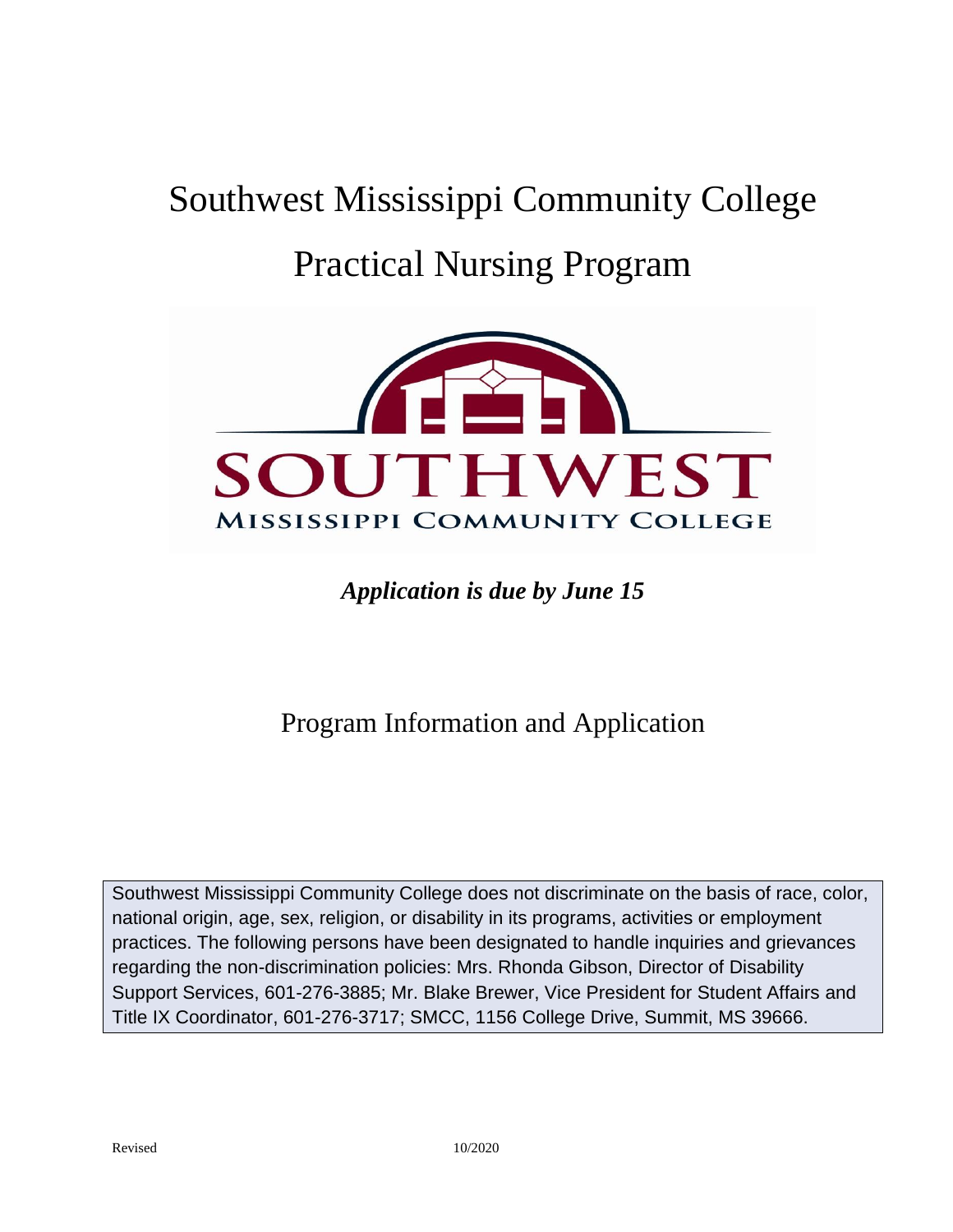#### **GENERAL INFORMATION**

The Practical Nursing program prepares the individual to assist in providing general nursing care requiring basic knowledge of the biological, physical, behavioral, psychological, and sociological science, and of nursing procedures which do not require the substantial skills, judgment, and knowledge required of a registered nurse. This care is performed under the direction of a registered nurse, physician, or dentist.

Graduates of the twelve-month program will be awarded the Certificate of Practical Nursing and may apply for licensure to the Mississippi Board of Nursing. Graduates will be eligible to take the National Council Licensure Examination (NCLEX-PN®).

Students who complete the program requirements, three semesters, as identified by the Mississippi Community College Board, will be eligible to apply for LPN licensure. The graduate of the program functions as a provider of care and a member of a profession. This curriculum references the Client Needs and Integrated Process Categories from the Test Plan for the National Council Licensure Examination for Licensed Practical/Vocational Nurses.

#### **MISSION STATEMENT**

The Practical Nursing (PN) program supports the mission and goals of the College. The PN program is designed to prepare graduates for entry level nursing practice in a variety of health care settings by providing a quality educational program using a curriculum that is in compliance with the Mississippi Curriculum Framework for practical nursing programs.

#### GOALS:

- 1. To provide opportunities that assists students in academic and career advancement beyond practical nursing.
- 2. To provide a program that prepares students to meet the healthcare needs of the community served.
- 3. To provide students opportunities in diverse service areas throughout the community.

#### **REQUIREMENTS (After being accepted into PN Program)**

- Completed Health Examination Form
- Current 2-step TB Skin test or results of last 2 annual tests or Quantiferon blood test
- Evidence of 2 immunizations of MMR (measles, mumps, rubella)
- Hepatitis B vaccine series, titer, or signed declination of refusal
- Varicella (chicken pox) vaccine or titer or signed declination of refusal
- Current BLS CPR certification given by the American Heart Association
- Substance Abuse Testing
- Criminal History Background Check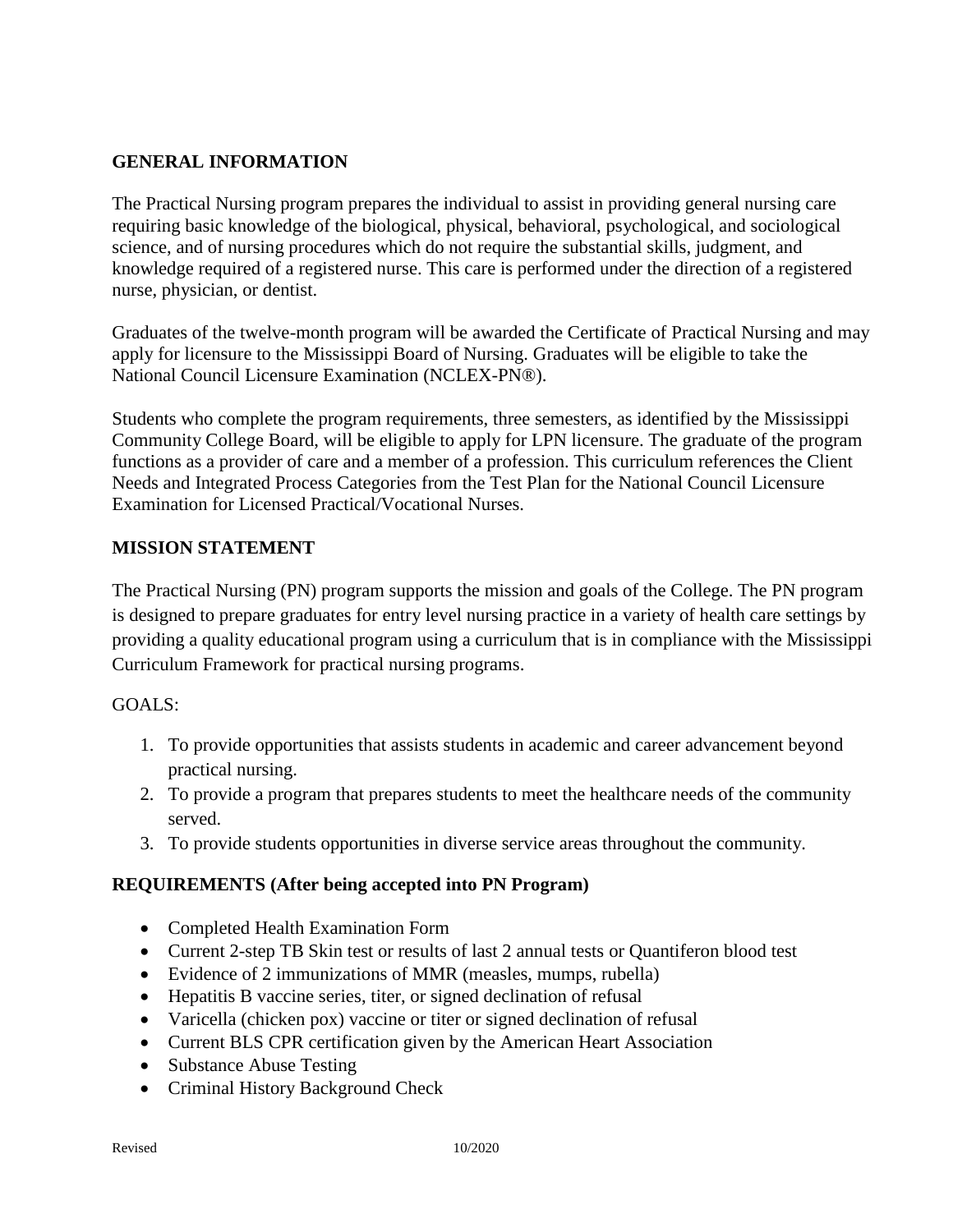#### **Practical Nursing Program Admissions Policy**

- 1. Applications are reviewed for accuracy and to verify if applicant meets the admission criteria.
- 2. In addition to regular college admission requirements, the admission criteria for entrance into the Practical Nursing Program are as follows:
	- a. Applicant must meet all SMCC general admission requirements.
	- b. Applicant must submit a completed PN Program Application
	- c. Any student seeking admission (including readmission), must have: ACT Composite/ superscore score of 18 or higher and 17 or higher subscore in reading and math.
	- d. If you do not have the required Composite Score/ superscore of 18, you must retake the ACT test through the National ACT Testing center. If student does not have a math score of 17 completion of MAT 1233 with a "C" or better is required. If a student does not have a reading score of at least 17, completion of BIO 1111 & BIO 1113 with a "C" or better is required. Students may also elect to take the Accuplacer Test to meet subscore requirements.
- 3. Students will be admitted to the Practical Nursing Program based on competitive admission.

| <b>Criteria</b>                                                                | <b>Value Points</b>      |       |               |
|--------------------------------------------------------------------------------|--------------------------|-------|---------------|
| <b>ACT Composite Score/ Superscore</b>                                         | $36 = 10$ pts            |       |               |
|                                                                                | 34 to $35 = 9$ pts       |       |               |
| ** Minimum 18 composite, 17 on reading, 17 on Math                             | 32 to $33 = 8$ pts       |       |               |
| (if student does not have a math score $> 17$ , completion of MAT 1233 with    | 30 to $31 = 7$ pts       |       |               |
| a "C" or better is required; if a student does not have a reading score of $>$ | 28 to $29 = 6$ pts       |       |               |
| 17, completion of BIO 1111 & BIO 1113 with a "C" or better is required.)       | 26 to $27 = 5$ pts       |       |               |
|                                                                                | 24 to $25 = 4$ pts       |       |               |
|                                                                                | 22 to $23 = 3$ pts       |       |               |
|                                                                                | 20 to $21 = 2$ pts       |       |               |
|                                                                                | 18 to $19 = 1$ pt        |       |               |
| <b>County of Residence</b>                                                     | Amite $=1pt$             |       |               |
|                                                                                | $Pike = 1pt$             |       |               |
|                                                                                | $Walthall = 1pt$         |       |               |
|                                                                                | Wilkinson $= 1pt$        |       |               |
|                                                                                |                          |       |               |
| <b>Overall GPA</b>                                                             | to $4.0 = 8$ pts<br>3.76 |       |               |
|                                                                                | 3.51 to $3.75 = 7$ pts   |       |               |
| Will use high school GPA if no college courses have been taken                 | 3.26 to $3.5 = 6$ pts    |       |               |
|                                                                                | 3.01 to $3.25 = 5$ pts   |       |               |
|                                                                                | 2.76 to $3 = 4$ pts      |       |               |
|                                                                                | 2.51 to $2.75 = 3$ pts   |       |               |
|                                                                                | 2.26 to $2.5 = 2$ pts    |       |               |
|                                                                                | 2.0 to $2.25 = 1$ pt     |       |               |
| Academic courses with points value assigned as follows:                        | Course                   | Grade | <b>Points</b> |
| $C = 2$ points                                                                 | A&P I                    |       |               |
| $B = 3$ points                                                                 | A&P I Lab                |       |               |
| $A = 4$ points                                                                 | A&PII                    |       |               |
| ** Academic courses are not required for admission, but once completed,        | A&P II Lab               |       |               |
| add points in the selection process for applicants                             | College                  |       |               |
|                                                                                | Algebra                  |       |               |
| Academic course completed at SMCC                                              | $Yes = 1 point$          |       |               |
|                                                                                | $No = 0$ points          |       |               |
| <b>Completed HCA Program at SMCC</b>                                           | $Yes = 1 point$          |       |               |
|                                                                                | $No = 0$ points          |       |               |
| <b>Total Points</b>                                                            |                          |       |               |

- 4. The following items must be completed and submitted for consideration of application:
	- a. Application for Admission to Southwest Mississippi Community College
		- available on the SMCC website at [www.smcc.edu](http://www.smcc.edu/)
	- b. Application to the Practical Nursing Program, ACT, and transcripts.
- 5. It is the applicant's responsibility to ensure that all material has been received.
- 6. Invalid or incomplete applications will not be returned or considered.
- 7. Falsification of information on this application will result in denial of admission or dismissal from program.
- 8. Only those applicants with a completed application packet will be considered for admission.
- 9. The admission process is competitive and completion of application is not a guarantee of admission.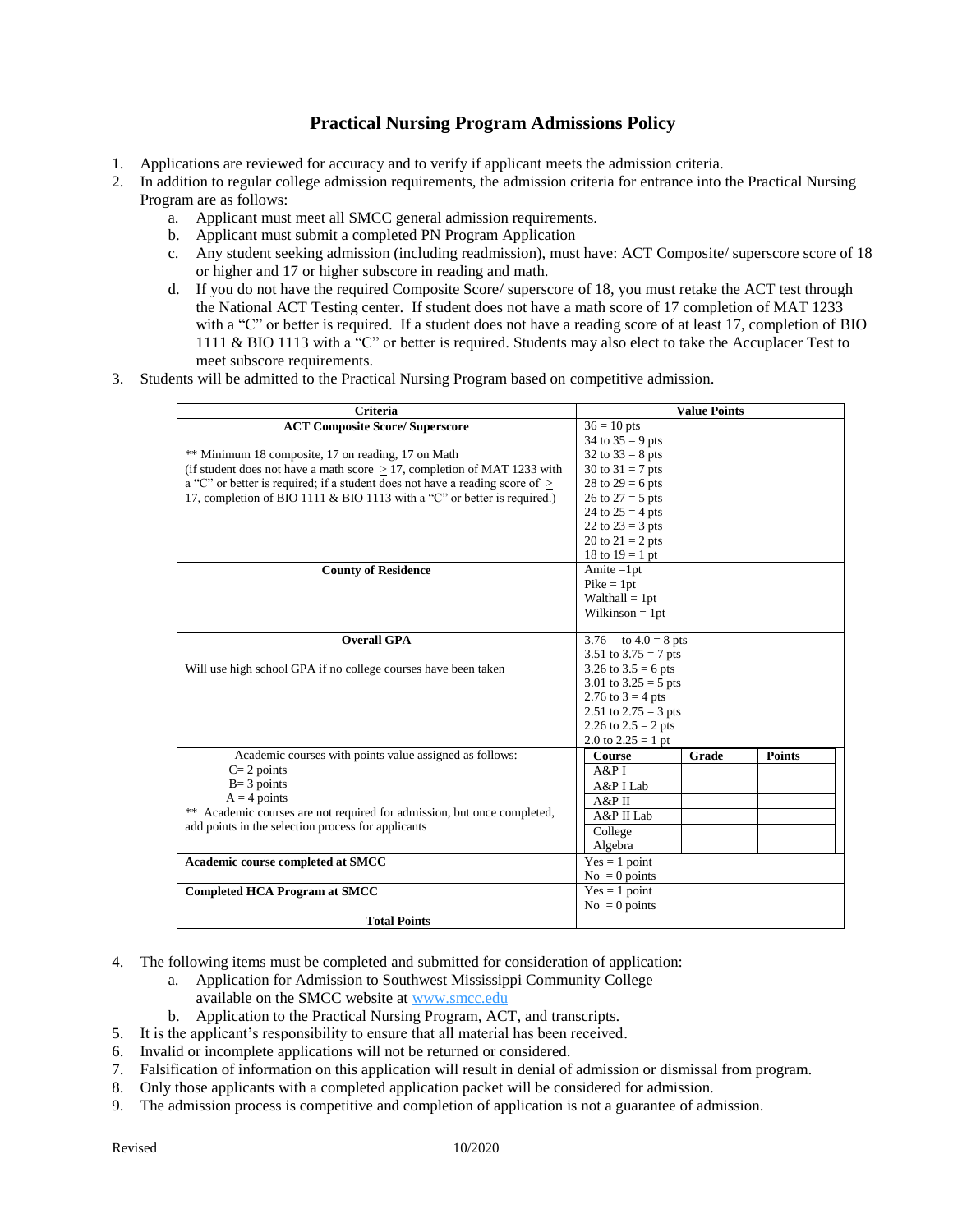10. Students seeking readmission to the program will be considered on an individual basis according to the SMCC Practical Nursing Program Readmission Policy.

#### **Policy for Transfer from Associate Degree Nursing Program to the Practical Nursing Program**

- 1. Students must successfully complete NUR1109 Foundations of Nursing with a "C" or better
- 2. Students must apply for transfer within 12 months of completion of NUR 1109
- 3. The student must submit an application for the Practical Nursing Program
- 4. Student must be approved for transfer by the Associate Vice President for Nursing

Students will be considered based on space availability

#### **Gainful Employment Information**

- 81% of Title IV students complete the program within 40 weeks
- Program Costs
	- $\geq$  \$4,200 for in-state tuition
	- $\geq$  \$4,050 for out-of-state tuition and fees
	- $\geq$  \$750 for books and supplies
	- $\geq$  \$10,200 for off-campus room and board
	- $\geq$  \$5,625 for on-campus room and board

Other costs: Uniform and necessary equipment (one-time fee) \$175.00; Background check (one-time fee) \$50; Malpractice Insurance (one-time fee) \$15; Substance Abuse Testing (one-time fee) \$90; CPR (one-time fee) \$50; Immunizations/health records (one-time fee) \$400; Application fee (onetime fee) \$100; NCLEX-PN® Review (per semester for a total) \$276; Additional Books (one-time fee (\$150)

- 0% of students who attend this program borrow money to pay for it
- The typical graduate leaves with \$0 in debt
- The typical monthly loan payment is \$0 per month in student loans with 0% interest rate
- The typical graduate earns \$27,835 per year after leaving this program
- 93% of program graduates got jobs according to the accreditor job placement rate
- Program graduates are employed in the following fields: Licensed Practical and Licensed Vocational Nurses
- This program meets all licensure requirements in Mississippi

#### **INSTRUCTIONS FOR COMPLETING APPLICATION**

1. Complete the application (PLEASE TYPE OR PRINT) and return to: one of the Practical Nursing advisors or

The Administrative Assistant, Henry L. Lewis Nursing Education Center 1156 College Drive Summit, MS 39666

2. ACT scores and transcripts must be submitted to the Registrar's office.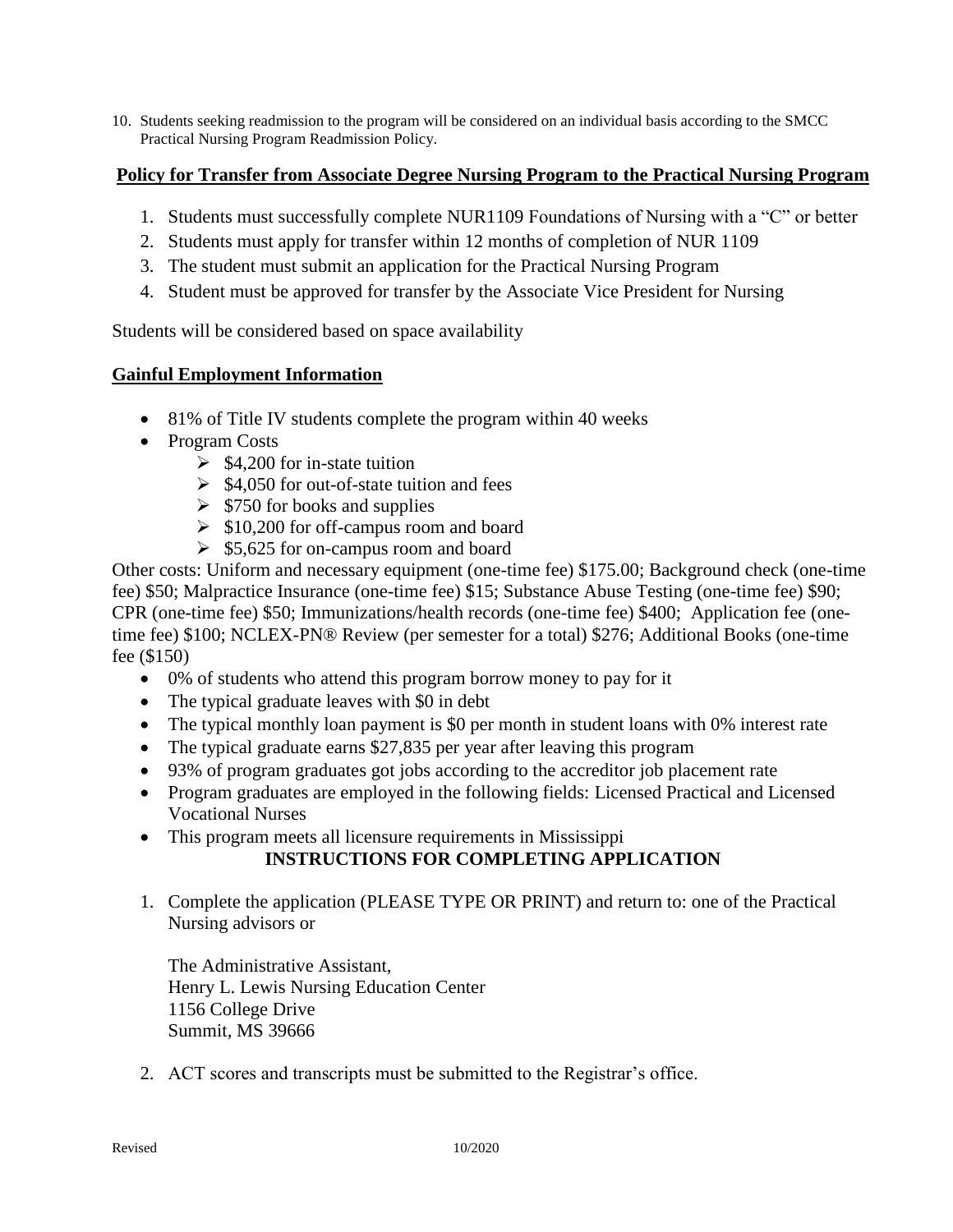Information related to applying for licensure to practice as a Licensed Practical Nurse, upon completion of the Practical Nursing Program, is contained in the Mississippi Nursing Practice Law (Effective Date: July 1, 2010). Graduates must apply to the Mississippi Board of Nursing to write the National Council Licensure Examination for Licensed Practical Nurses (NCLEX-PN) ®. In addition to the requirements specified in paragraphs (a) through (e) of this subsection, in order to qualify for a license to practice as a licensed practical nurse, an applicant must have successfully been cleared for licensure through an investigation that shall consist of a determination as to good moral character and verification that the prospective licensee is not guilty of or in violation of any statutory ground for denial of licensure as set forth in Section 73-15-29 or guilty of any offense specified in Section 73- 15-33. To assist the board in conducting its licensure investigation, all applicants shall undergo a fingerprint-based criminal history records check of the Mississippi central criminal database and the Federal Bureau of Investigation criminal history database. Each applicant shall submit a full set of his or her fingerprints in a form and manner prescribed by the board, which shall be forwarded to the Mississippi Department of Public Safety (department) and the Federal Bureau of Investigation Identification Division for this purpose.

Practical Nursing Program applicants should be aware of the following restriction regarding who may qualify to write the NCLEX-PN®: "The Board may, in its discretion, refuse to accept the application of any person who has been convicted of a criminal offense under any provision of Title 97 of the Mississippi Code of 1972, as now or hereafter amended or any provision of this chapter."